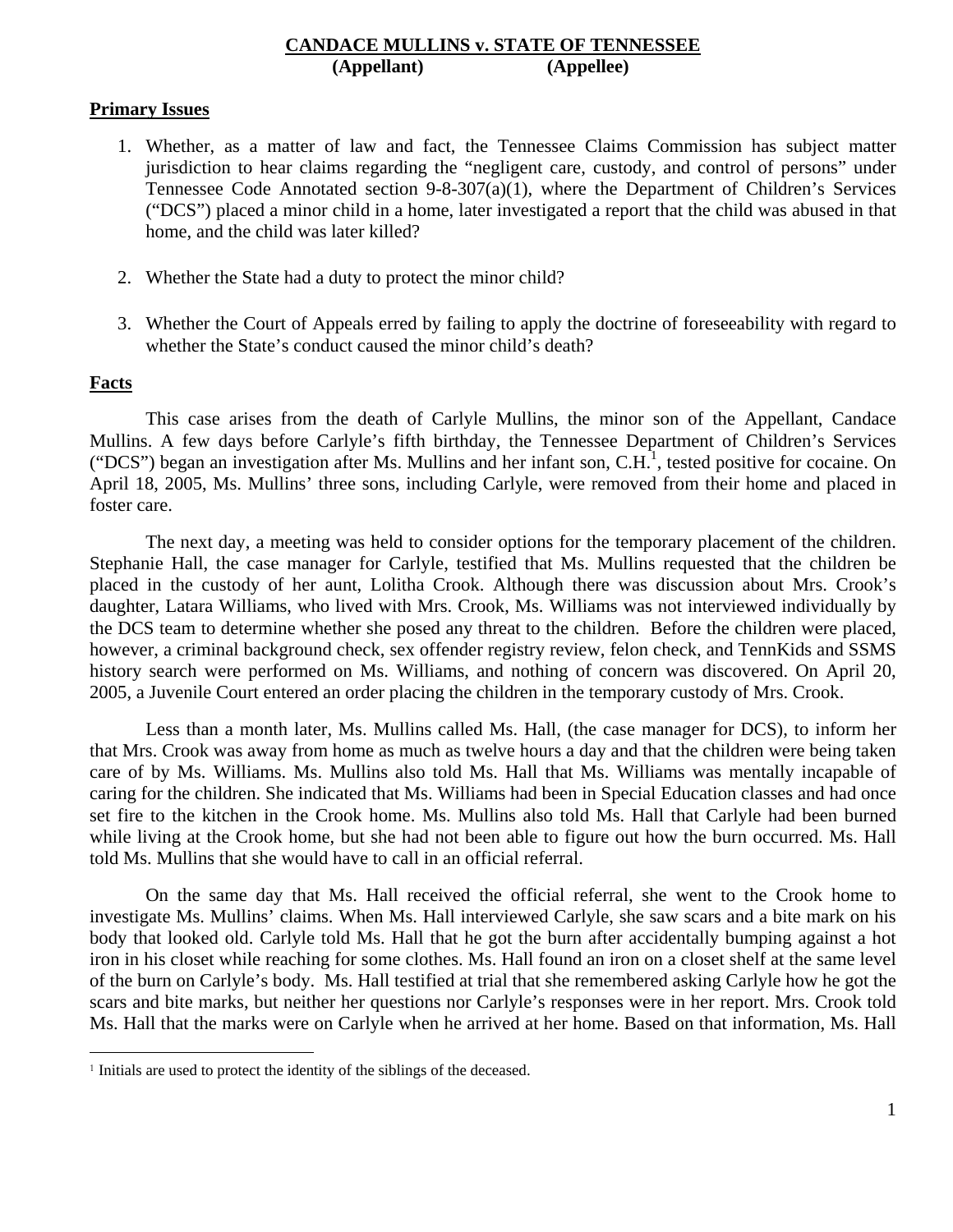ran an online search of the TennKids database and discovered that Carlyle's mother (Ms. Mullins) had a history of physical abuse. Ms. Hall told DCS that during the interview, Carlyle walked around without any problems, answered all of her questions, and was not afraid. She claimed that if she had suspected abuse, she would not have left Carlyle at risk in the Crook home.

Ms. Hall did not interview Carlyle's older brother or Ms. Williams. Mrs. Crook told Ms. Hall that Ms. Williams had not been in Special Education classes, that Ms. Williams was a CPR-certified lifeguard, and that the kitchen fire occurred accidentally. Although Ms. Hall admitted that Ms. Williams seemed "mentally delayed," she decided that there was no support for Ms. Mullins' accusations regarding the burn on Carlyle's body and that there was no evidence that Carlyle was in immediate risk of harm. On May 17, 2005, the investigation was closed.

On May 26, 2005, Carlyle was admitted to the hospital with a serious head injury. He was pronounced dead the next day. An autopsy showed that Carlyle had small scars that looked like healing burns on his back, right shoulder, and behind both ears. He also had a mark on his back that looked like a human bite mark and multiple vertebrae in his back were fractured, which had caused severe injury to his spinal cord. It was determined that Carlyle's death was due to inflicted head trauma. Ms. Williams was arrested three months later and charged with first-degree murder and aggravated child abuse.

DCS examined Ms. Hall's investigation and found numerous violations of the Tennessee Department of Personnel Rules and Regulations. As a result, Ms. Mullins filed a claim before the Tennessee Claims Commission<sup>2</sup> alleging negligent care, custody and control by DCS under section 9-8-307(a)(1)(E) of the Tennessee Code Annotated.

#### **Action of the Trial Court/Commissioner**

 At trial, the Commissioner held that the State was entitled to partial immunity for the placement of Carlyle in the Crook home because it was a Juvenile Court order that actually placed Carlyle in the home, not DCS. The Commissioner also found that the Claims Commission lacked jurisdiction (i.e., "authority") to hear any claims regarding the care of Carlyle *after* he was placed in the Crook home because at that point, he was no longer in the care, control or custody of the State, Tenn. Code Ann. § 9-8-307(a)(1)(E); and that, even if the Commission had the jurisdiction to hear Ms. Mullins' claims, they were without merit.

#### **Court of Appeals' Decision**

 The Court of Appeals held that the Claims Commission had jurisdiction over Ms. Mullins' claims relating to the State's temporary placement of Carlyle *before* he was placed in the Crook home, but did not have jurisdiction over the remaining claims since Carlyle was no longer in the "care, control or custody" of the State at that time. The Court of Appeals also stated that even if the Commission did have jurisdiction to hear the case, Ms. Mullins' claim that the State was negligent was without merit.

#### **Permission to Appeal**

 Ms Mullins applied for permission to appeal from the judgment of the Court of Appeals. The Supreme Court granted the application. Ms. Mullins is the Appellant because she asked for permission to appeal; thus, the State of Tennessee is the Appellee.

 $\overline{a}$ 

<sup>&</sup>lt;sup>2</sup> The Tennessee Claims Commission is responsible for hearing claims regarding negligence by state agencies or officials.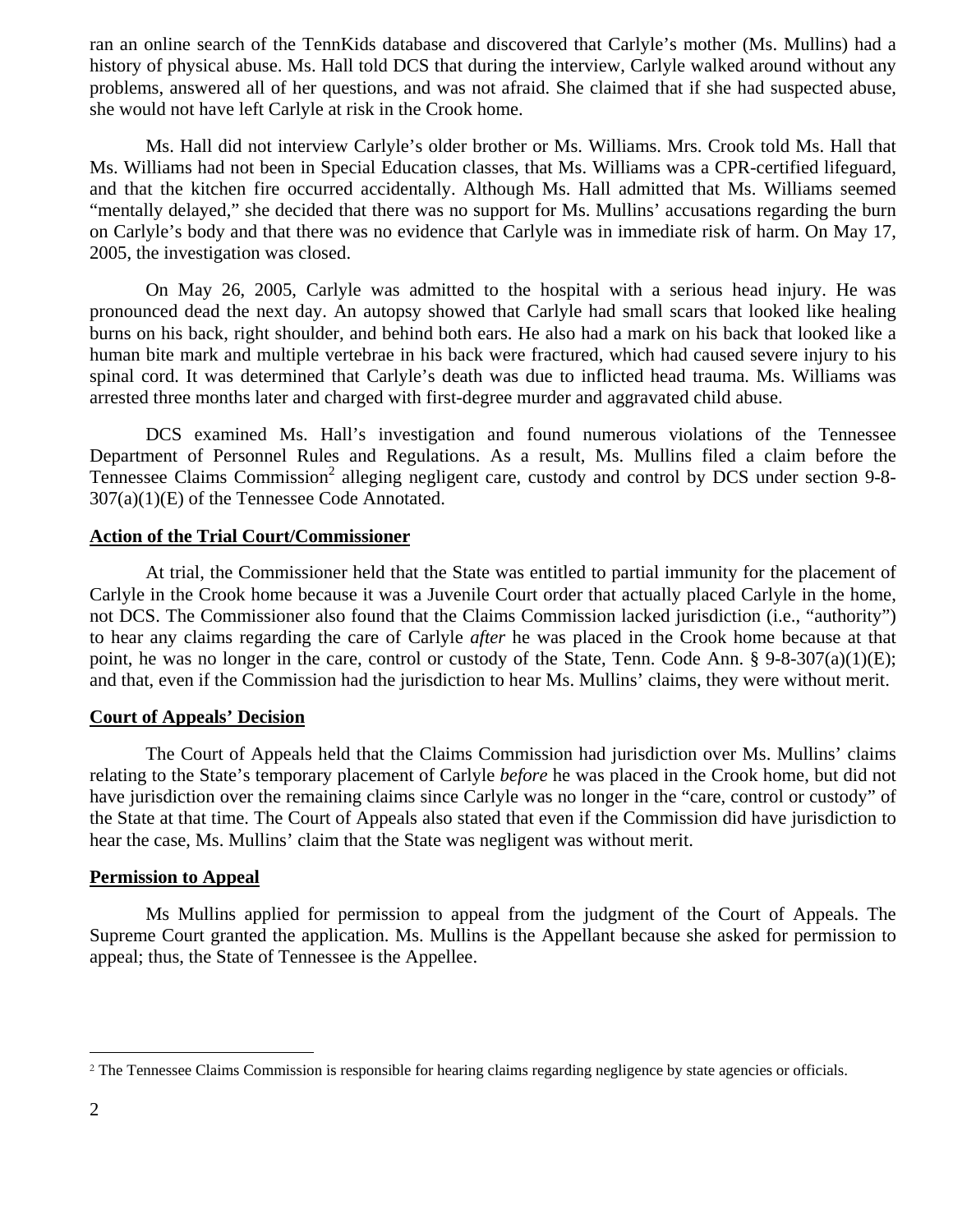### **Applicable Statutes - Negligent Care, Custody, and Control of Persons**

Tennessee Code Annotated  $\S$  9-8-307(a)(1): "The commission or each commissioner sitting individually has exclusive jurisdiction to determine all monetary claims against the state based on the acts or omissions of "state employees," . . . falling within one (1) or more of the following categories:

Tennessee Code Annotated § 9-8-307(a)(1) (E): "Negligent care, custody and control of persons. . .

."

### **Standard of Review for Decisions Made by Individual Claims Commissioners**

 On appeal, decisions by the Claims Commission are reviewed under the standard of review for nonjury cases found in Rule 13(d) of the Tennessee Rules of Appellate Procedure. As a result, findings of fact are reviewed "de novo with a presumption of the correctness, unless the preponderance of the evidence is otherwise."

### **Appellant's (Candace. Mullins) Argument**

 **Issue #1:** Ms. Mullins argues that DCS exercised some form of control over Carlyle, even if he was not under the State's direct care, custody and control at the time of his death, because DCS had a statutory duty to investigate the claims of child abuse and/or neglect. She also argues that DCS had control over the care of her son because it was responsible for supervising Carlyle's environment in the Crook home for the juvenile court. Ms. Mullins declares that because DCS was required to actively supervise Carlyle's temporary placement, it assumed a duty to act when the Crook home was investigated upon the official referral. Therefore, she argues that the Claims Commission has jurisdiction to hear her claims of negligent care, custody and control by DCS under section  $9-8-307(a)(1)(E)$  of the T.C.A.

 **Issue #2:** Ms. Mullins argues that she should win this lawsuit because she proved that DCS was negligent. As evidence of negligence on the part of DCS, Ms. Mullins points to the DCS's own investigative report, which revealed violations of department rules and regulations by Ms. Hall, Carlyle's case manager. She argues that if Ms. Hall had not violated these rules and regulations, Carlyle would have been removed from the Crook home and would not have been killed by Ms. Williams.

 **Issue #3:** Ms. Mullins argues that she proved that DCS's negligence caused her son's death. She relies on DCS's own internal report, which found that by "failing to carry out a complete investigation of all allegations in the referral," the case manager "left the Mullins children at risk of further possible abuse at the hands of the alleged perpetrator who resided in the Crook household." As Applicant points out, these findings are consistent with a finding that abuse was reasonably foreseeable. She argues that the Court of Appeals wrongly concluded that Ms. Williams, (as the person who killed Carlyle), was the sole cause of the child's death.

### **Appellee's (State of Tennessee) Argument**

 1. The State argues that Carlyle was not in its custody, but rather, was in the care, custody and control of the Mother's aunt. In addition, the State argues that its employees were entitled to "quasijudicial" immunity because they acted pursuant to the Juvenile Court's order of April 20, 2005, which actually placed the child.